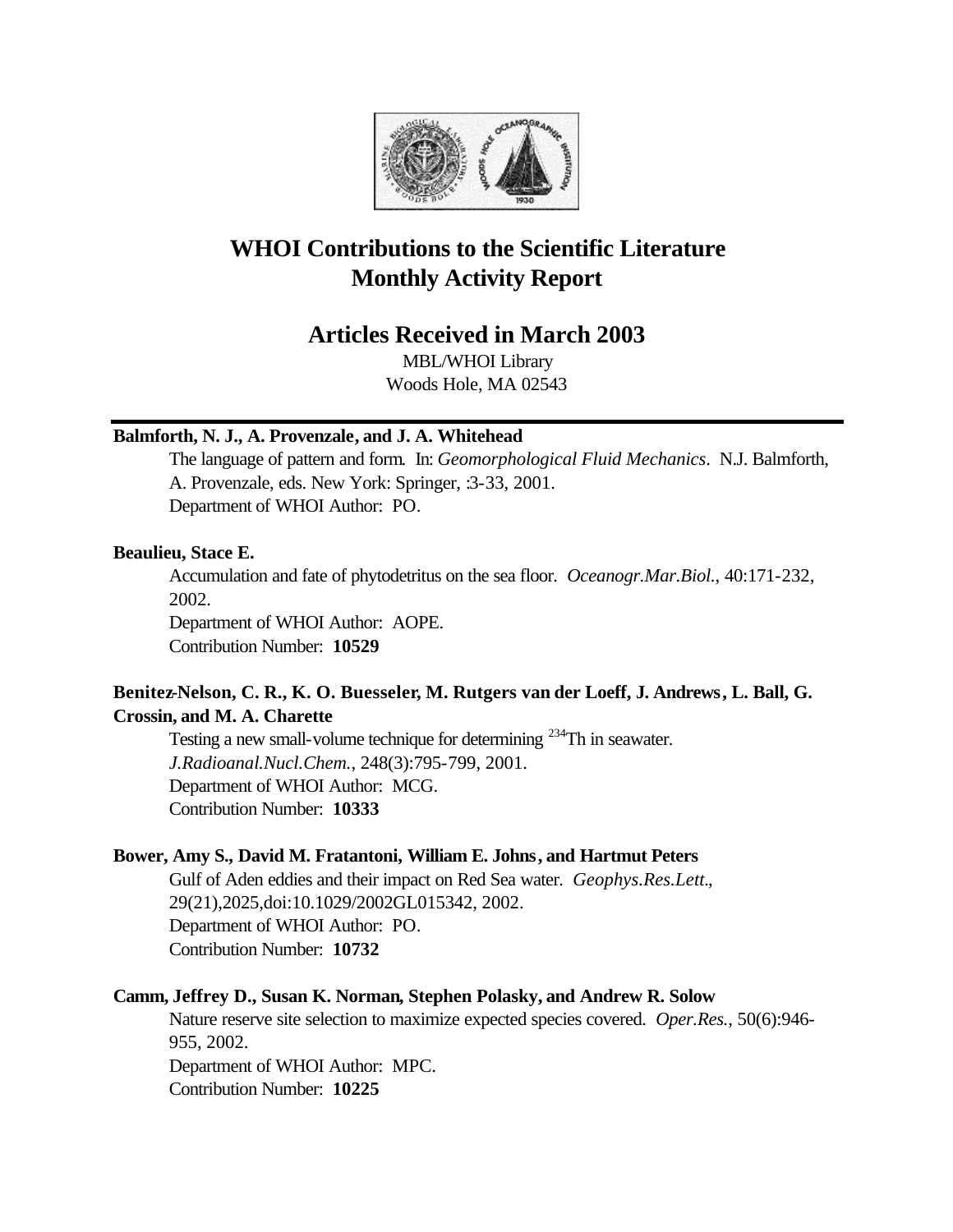### **Caswell, Hal**

Life table response experiments in ecotoxicology. In: *Demography in Ecotoxicology.* Jan Kammenga and Ryszard Laskowski, eds. New York: Wiley & Sons Ltd., :43-55, 2000. Department of WHOI Author: BIO. Contribution Number: **10205**

### **Chang, Kyung-Il, Nelson G. Hogg, Moon-Sik Suk, Sang-Kyung Byun, Young-Gyu Kim, and Kuh Kim**

Mean flow and variability in the southwestern East Sea. *Deep-Sea Res.I*, 49:2261-2279, 2002.

Department of WHOI Author: PO. Contribution Number: **10662**

#### **Clift, P. D.**

The Indus Fan: Climate-tectonic interactions in the western Himalaya. *Geoscientist*, 11(12):4- 9, 2001.

Department of WHOI Author: GEOL.

#### **Freed, Andrew M., and Jian Lin**

Accelerated stress buildup on the southern San Andreas fault and surrounding regions caused by Mojave Desert earthquakes. *Geology*, 30(6):571-574, 2002. Department of WHOI Author: GEOL. Contribution Number: **10157**

### **Fujiwara, Toshiya, Jian Lin, Takeshi Matsumoto, Peter B. Kelemen, Brian E. Tucholke, and John F. Casey**

Crustal evolution of the Mid-Atlantic Ridge near the Fifteen-Twenty Fracture Zone in the last 5 Ma. *Geochem.Geophys.Geosyst.*, 4,1024,doi:10.1029/2002GC000364, 2003. Department of WHOI Author: GEOL. Contribution Number: **10702**

#### **Goldstone, J. V., M. P. Pullin, S. Bertilsson, and B. M. Voelker**

Reactions of hydroxyl radical with humic substances: Bleaching, mineralization, and production of bioavailable carbon substrates. *Environ.Sci.Technol.*, 36:364-372, 2002. Department of WHOI Author: MCG. Contribution Number: **10468**

#### **Griffiths, R. W., and J. A. Whitehead**

Earth's surface morphology and convection in the mantle. In: *Geomorphological Fluid Mechanics.* N.J. Balmforth, A. Provenzale, eds. New York: Springer, :111-137, 2001. Department of WHOI Author: PO.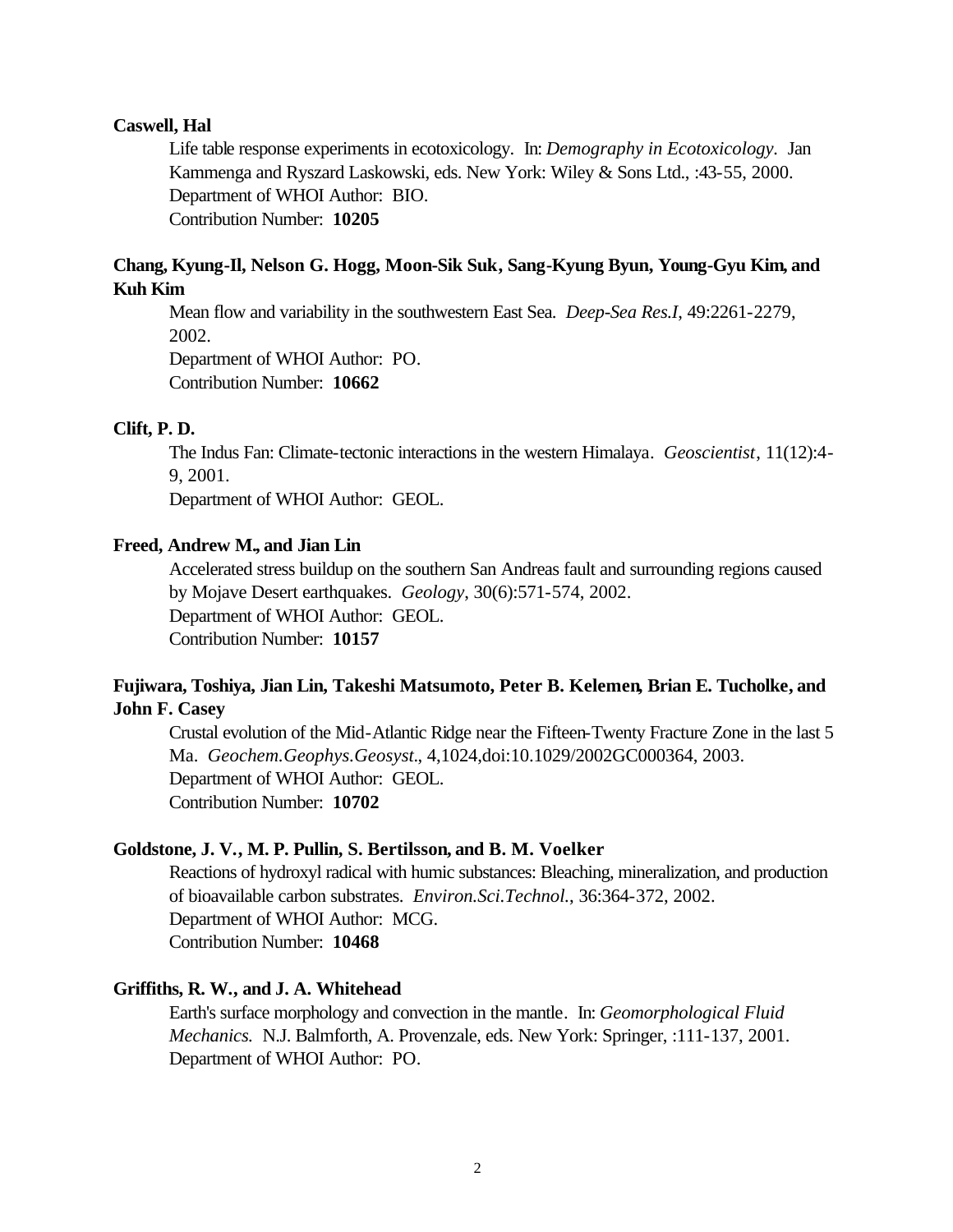### **Hellou, J., J. Leonard, J. Meade, S. Sharpe, J. Banoub, S. Papiernik, L. Eglinton, and J. Whelan**

Presence and biotransformation of three heteroaromatic compounds compared to an aromatic hydrocarbon. *Polycyclic Aromat.Compd.*, 14/15:221-230, 1999. Department of WHOI Author: MCG. Contribution Number: **9678**

#### **Hoagland, P.**

Recent US policy developments affecting the use of anayltical appraoches for estimating the economic effects of fisheries conservation and management. In: *Axes: Research Orientations*  for the Development of New Tools and Models to Evaluate the Contribution of *Aquaculture and Fishing Activities to the Development of Coastal Areas and Their Socio-Economic Interactions with Other Sectors.* Pierre Failler, ed. Portsmouth, UK: Centre for the Economics and Management of Aquatic Resources, University of Portsmouth, :75-84, 2001. Department of WHOI Author: MPC.

### **Huang, Rui Xin**

The available potentital energy in a compressible ocean. In: *Advances in Mathematical Modelling of Atmosphere and Ocean Dynamics*; *Proceedings of the IUTAM Symposium Held in Limerick, Ireland, 2-7 July, 2000*. P. F. Hodnett, ed. Boston: Kluwer Academic Publishers:167-172, 2001. Department of WHOI Author: PO. Contribution Number: **9902**

#### **Humphris, Susan E.**

The potential role of ocean sciences research and information technology in the COSEE. *J.Mar.Ed.*, 17:22-25, 2001. Department of WHOI Author: GEOL.

#### **Ichikawa, Hiroshi, and Robert C. Beardsley**

The current system in the Yellow and East China Seas. *J.Oceanogr.*, 58:77-92, 2002. Department of WHOI Author: PO.

### **Ivanov, Dmitry L., and Amelie H. Scheltema**

Prochaetodermatidae of the Western Indian Ocean and Arabian Sea (Mollusca, Aplacophora). In: *Tropical Deep-Sea Benthos.* P. Bouchet and B. A. Marshall, eds. Paris: Publications Scientifiques du Muséum national d'Histoire naturelle, 22:9-38, 2001. Department of WHOI Author: BIO. Contribution Number: **10066**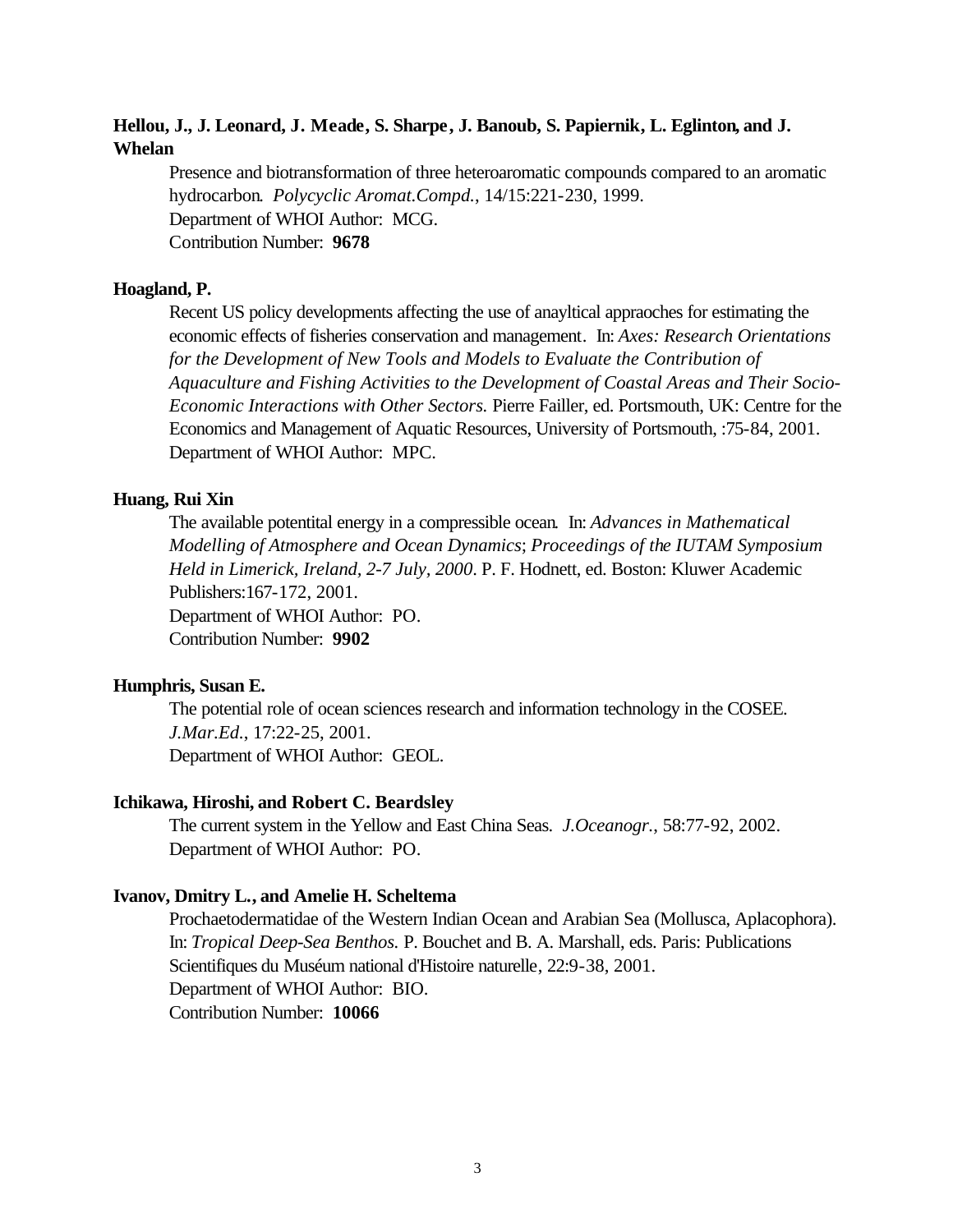#### **Kilfoyle, Daniel B., James C. Preisig, and Arthur B. Baggeroer**

Spatial modulation over partially coherent multiple-input/multiple-output channels. *IEEE Trans.Signal Process.*, 51(3):794-804, 2003. Department of WHOI Author: AOPE. Contribution Number: **10598**

### **Kim, S.-W., R. J. Schneider, K. F. von Reden, J. H. Hayes, and J. S. C. Wills**

Test of negative ion beams from a microwave ion source with a charge exchange canal for accelerator mass spectrometry applications. *Rev.Sci.Instrum.*, 73:846-848, 2002. Department of WHOI Author: GEOL.

#### **King, B. A., E. Firing, and T. M. Joyce**

Shipboard observations during WOCE. In: *Ocean Circulation and Climate: Observing and Modelling the Global Ocean.* Gerold Siedler, John Church, John Gould, eds. San Diego: Academic Press, :99-122, 2001. Department of WHOI Author: PO.

#### **La Du, Jane, Deana Erdner, Sonya Dyhrman, and Don Anderson**

Molecular approaches to understanding population dynamics of the toxic dinoflagellate Alexandrium fundyense. *Biol.Bull.*, 203:244-245, 2002. Department of WHOI Author: BIO.

### **Layne, G. D., and K. W. Sims**

Analysis of <sup>232</sup>Th<sup>/230</sup>Th in volcanic rocks by secondary ionization mass spectrometry. *Int.J.Mass Spectrom.*, 203:187-198, 2000. Department of WHOI Author: GEOL.

### **Matthews, J. N., S. Brown, D. Gillespie, M. Johnson, R. McLanaghan, A. Moscrop, D. Nowacek, R. Leaper, T. Lewis, and P. Tyack**

Vocalisation rates of the North Atlantic right whale (*Eubalaena glacialis*). *J.Cetacean Res.Manag.*, 3(3):271-282, 2001. Department of WHOI Author: BIO.

#### **McCave, I. N., R. C. Chandler, S. A. Swift, and B. E. Tucholke**

Contourites of the Nova Scotian Continental Rise and the HEBBLE area. In: *Deep Water Contourite Systems: Modern Drifts and Ancient Series, Seismic and Sedimentary Characteristics.* J. F. Howe, D. A. V. Stow, J. C. Faugeres, eds. London: The Geological Society, :21-38, 2002. Department of WHOI Author: GEOL.

Contribution Number: **10391**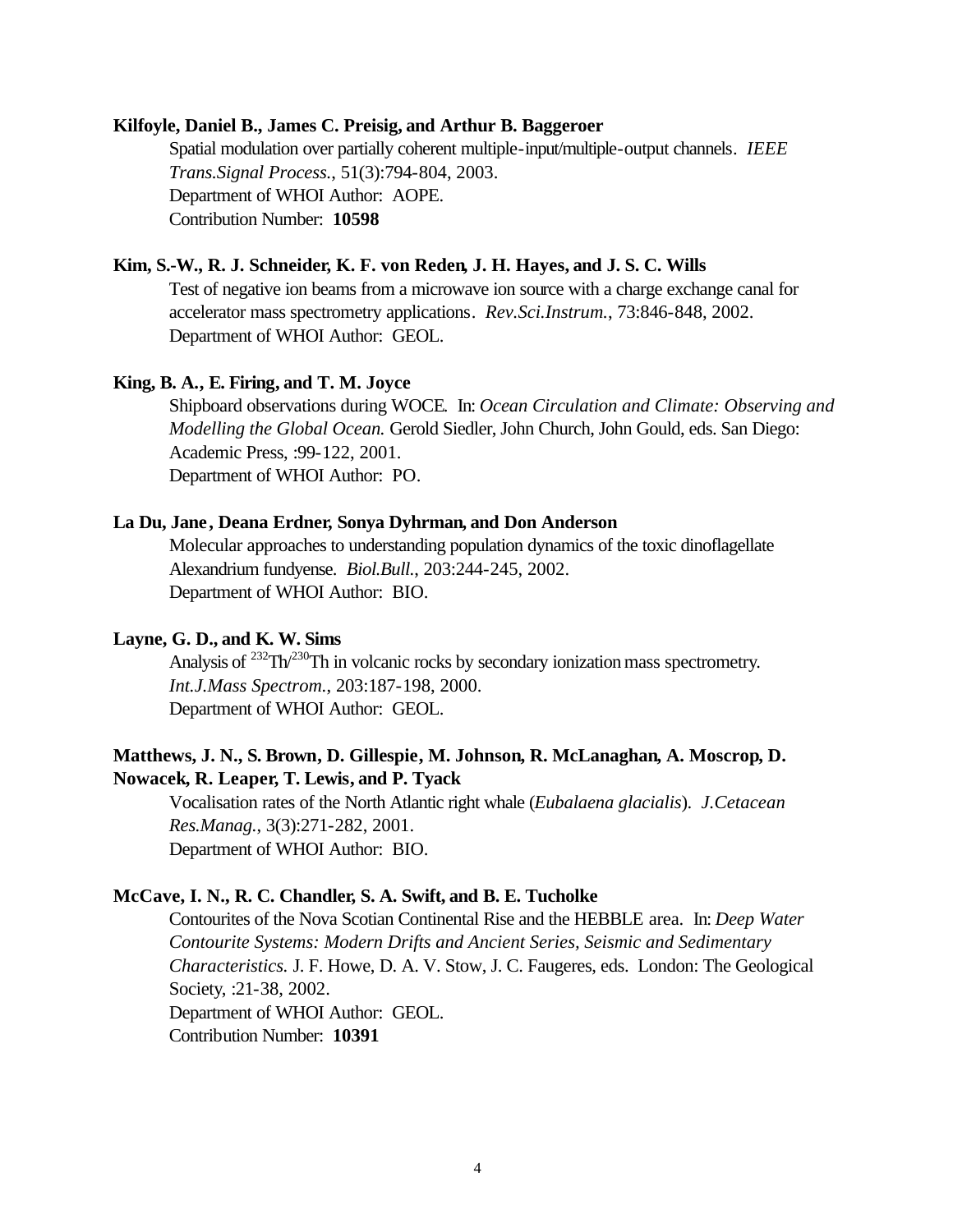#### **McManus, J. F., D. W. Oppo, L. D. Keigwin, J. L. Cullen, and G. C. Bond**

Thermohaline circulation and prolonged interglacial warmth in the North Atlantic. *Quat.Res.*, 58:17-21, 2002.

Department of WHOI Author: GEOL.

### **Moore, Jon A.**

Upside-down swimming behavior in a whipnose anglerfish (Teleostei: Ceratiodei: Gigantactinidae). *Copeia*, 2002(4):1144–1146, 2002. Department of WHOI Author: BIO. Contribution Number: **10668**

### **Moore, M. J., C. A. Miller, M. S. Morss, R. Arthur, W. A. Lange, K. G. Prada, M. K. Marx, and E. A. Frey**

Ultrasonic measurements of blubber thickness in right whales. *J.Cetacean Res.Manage.*, Spec.Iss. 2:301-309, 2001. Department of WHOI Author: BIO. AOPE. Contribution Number: **10351**

### **Mullineaux, Lauren S., Kevin G. Speer, Andreas M. Thurnherr, Matthew E. Maltrud, and Annick Vangriesheim**

Implications of cross-axis flow for larval dispersal along mid-ocean ridges. *Cah.Biol.Mar.*, 43:281-284, 2002. Department of WHOI Author: BIO. Contribution Number: **10809**

### **Neubert, Michael G., Petra Klepac, and P. van den Driessche**

Stabilizing dispersal delays in predator-prey metapopulation models. *Theor.Popul.Biol.*, 61:339-347, 2002. Department of WHOI Author: BIO. Contribution Number: **10653**

#### **Paul, W.**

Data on ropes from industrial synthetic fibers. In: *Handbook of Oceanographic Winch, Wire and Cable Technology, 3rd ed.* John Bash, ed. Washington, DC: National Science Foundation, :12-7-12-29, 2001. Department of WHOI Author: AOPE.

#### **Pickart, Robert S., Fiammetta Straneo, and G. W. K. Moore**

Is Labrador Sea water formed in the Irminger Basin? *Deep-Sea Res.I*, 50:23-52, 2003. Department of WHOI Author: PO. Contribution Number: **10663**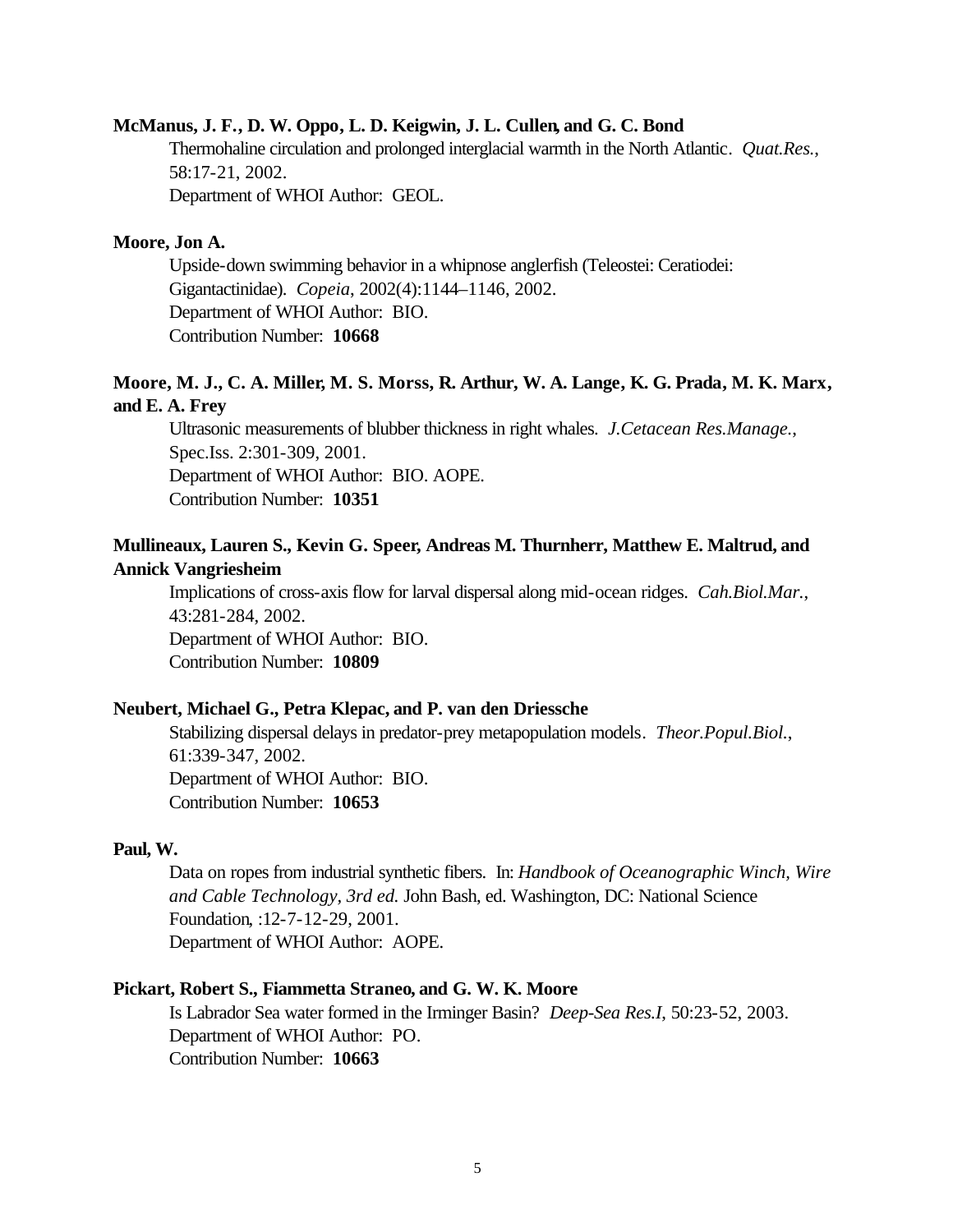#### **Schmitz, Birger, Mario Tassinari, and Bernhard Peucker-Ehrenbrink**

A rain of ordinary chrondritic meteorites in the early Ordovician. *Earth Planet.Sci.Lett.*, 194:1-15, 2001. Department of WHOI Author: MCG. Contribution Number: **10544**

### **Song, Jiasheng, Margaret Clagett-Dame, Richard E. Peterson, Mark E. Hahn, William M. Westler, Rafal R. Sincinski, and Hector F. DeLuca**

A ligand for the aryl hydrocarbon receptor isolated from lung. *Proc.Natl.Acad.Sci.U.S.A.*, 99(23):14694-14699, 2002. Department of WHOI Author: BIO. Contribution Number: **10717**

### **Stokey, R.**

Dynamic calibration of a magnetic heading sensor using an acoustic net. In: *Proceedings of the 12th International Symposium on Unmanned, Untethered, Submersible Technology (UUST '01), Durham, New Hampshire.* 7 pp., 2001. Department of WHOI Author: AOPE. Contribution Number: **10497**

### **Swearer, Stephen E., Jeffrey S. Shima, Michael E. Hellberg, Simon R. Thorrold, Geoffrey P. Jones, D. Ross Robertson, Steven G. Morgan, Kimberly A. Selkoe, Gregory M. Ruiz, and Robert R. Warner**

Evidence of self-recruitment in demersal marine populations. *Bull.Mar.Sci.*, 70(1) Suppl.:251- 271, 2002.

Department of WHOI Author: BIO.

### **Thorrold, Simon R., and Jonathan A. Hare**

Otolith applications in reef fish ecology. In: *Coral Reefs Fishes: Dynamics and Diversity in a Complex Ecosystem.* Peter F. Sale, ed. San Diego, CA: Academic Press, :243-264, 2002. Department of WHOI Author: BIO. Contribution Number: **10400**

#### **Tucholke, Brian E.**

The Greater Antilles Outer Ridge: Development of a distal sedimentary drift by deposition of fine-grained contourites. In: *Deep Water Contourite Systems: Modern Drifts and Ancient Series, Seismic and Sedimentary Characteristics.* J. F. Howe, D. A. V. Stow, J. C. Faugeres, eds. London: The Geological Society, :39-55, 2002. Department of WHOI Author: GEOL. Contribution Number: **10392**